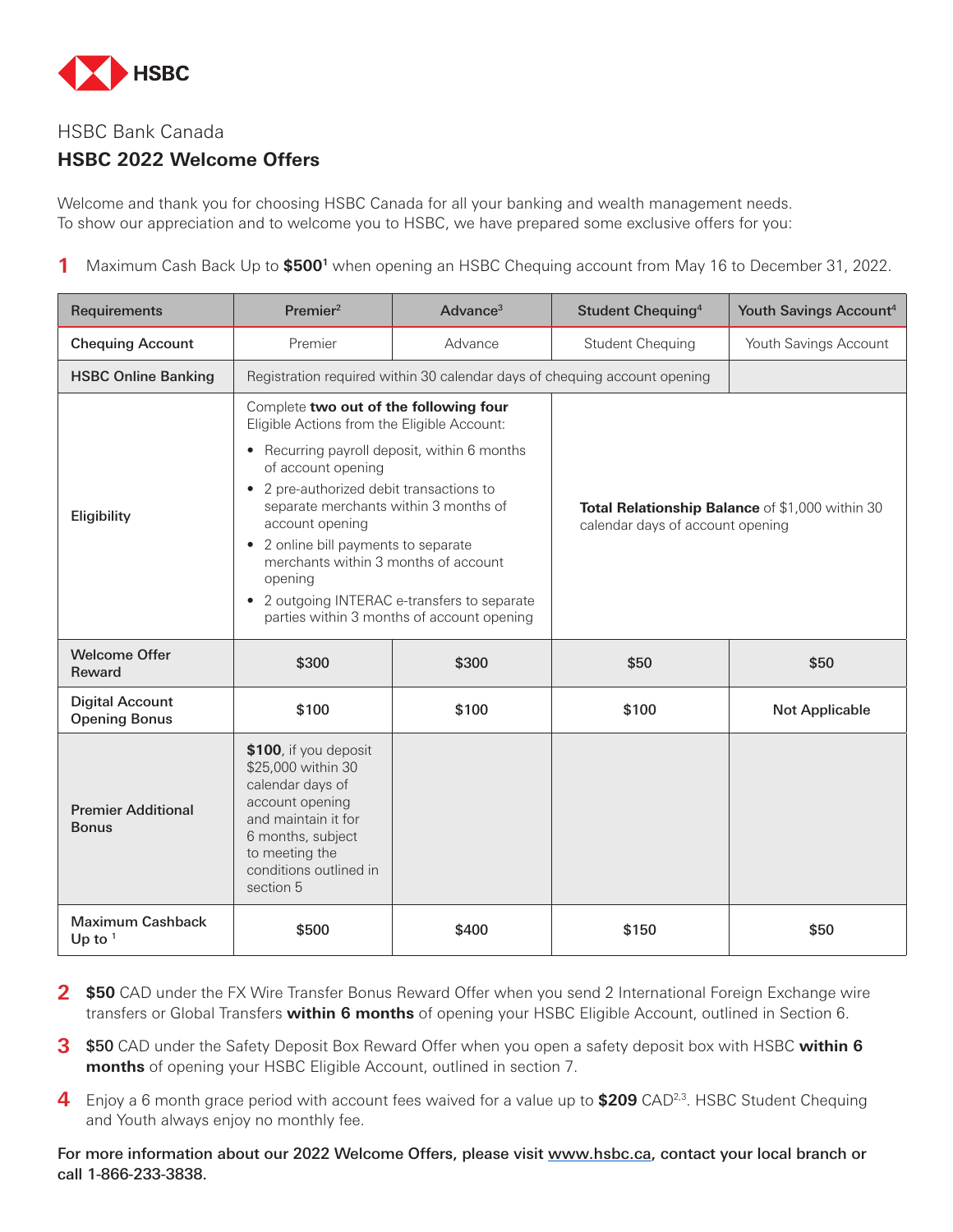### Issued by HSBC Canada Please see next page for terms and conditions Effectve May 16, 2022

<sup>1</sup> Customer can receive a maximum cash back of \$500 as below, subject to meeting the terms and conditions of the HSBC 2022 Welcome Offer:

| <b>Chequing Account</b>         | Premier | Advance | <b>Student Chequing</b> | <b>Youth Savings Account</b> |
|---------------------------------|---------|---------|-------------------------|------------------------------|
| Welcome Offer Reward            | \$300   | \$300   | \$50                    | \$50                         |
| Digital Account Opening Bonus   | \$100   | \$100   | \$100                   | $\sim$                       |
| <b>Premier Additional Bonus</b> | \$100   | $\sim$  |                         | $\sim$                       |
| Maximum Cashback Up To          | \$500   | \$400   | \$150                   | \$50                         |

2 HSBC Premier requires you to have an active HSBC Premier chequing account, and maintain combined personal deposits and investments with HSBC Bank Canada and its subsidiaries of \$100,000 or greater, or hold a personal HSBC Bank Canada residential mortgage with original amount of \$500,000 or greater, or have income deposits of \$6,500 within a calendar month plus confirmation of \$100,000 or more in assets under management in Canada. A monthly fee will be charged if you do not meet at least one of the eligibility criteria above six months after account opening. For full details regarding eligibility and any fees which may apply please refer to the [Personal Service Charges Statement of Disclosure](http://www.hsbc.ca/1/content/canada4/assets/pib/StatementofDisclosure_en.pdf) available at any HSBC Bank Canada branch or online at [www.hsbc.ca.](http://www.hsbc.ca/1/2/personal)

- 3 HSBC Advance requires you to have an active HSBC Advance chequing account, and maintain combined personal deposits and investments with HSBC Bank Canada and its subsidiaries of \$5,000 or hold personal HSBC Bank Canada residential mortgage balances of \$150,000 or greater. Some exclusions apply. A monthly fee will be charged if you do not meet at least one of the eligibility criteria above six months after account opening. For full details regarding eligibility and any fees which may apply please refer to the [Personal Service Charges Statement of Disclosure](http://www.hsbc.ca/1/content/canada4/assets/pib/StatementofDisclosure_en.pdf) available at any HSBC Bank Canada branch or online at [www.hsbc.ca.](http://www.hsbc.ca/1/2/personal)
- 4 The HSBC Youth Savings Account is only available to you until you turn 19, unless you qualify for the Premier benefit. HSBC Premier Benefit This account is available for youths under 28 years of age if at the time of account opening, the parent/guardian of the youth is an HSBC Premier customer.

The Student Chequing Account is available for full-time post-secondary students with proof of enrollment for a 5-year period after account opening. An additional 2 years will be granted with proof of post-secondary enrollment. You must also be at least 17 years old.

For full details regarding fees which may apply to HSBC Student Chequing Account or HSBC Youth Savings Account, please refer to the Personal Service Charges Statement of Disclosure available at any HSBC Bank Canada branch or online at [www.hsbc.ca/servicecharge.](http://www.hsbc.ca/servicecharge)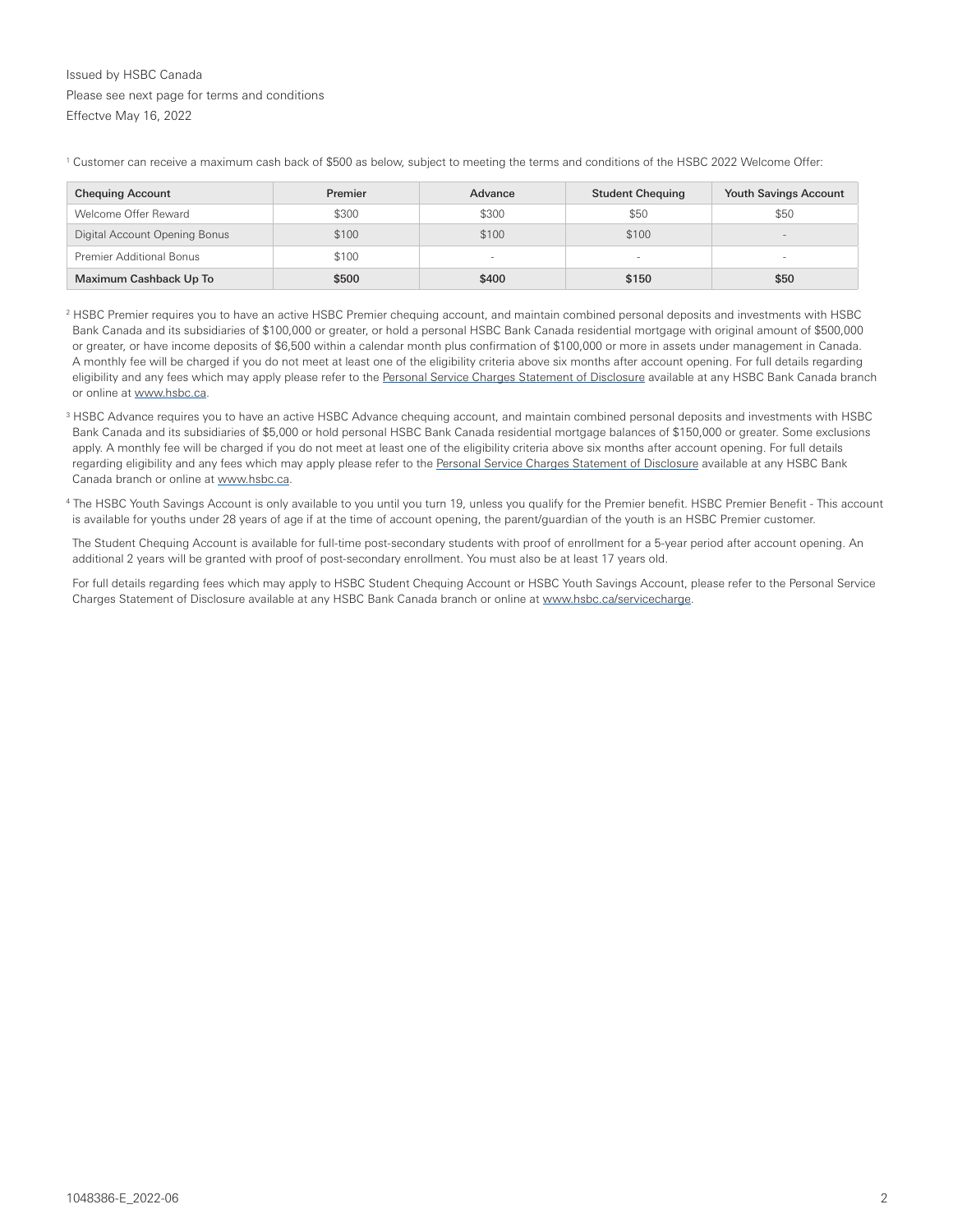# **HSBC 2022 Welcome Offers**

Terms and Conditions Effective May 16, 2022 to December 31, 2022

These Terms & Conditions govern the HSBC 2022 Welcome Offers

**Definitions**. When used in these Terms & Conditions, the definitions set out below mean the following:

- a. "HSBC" means HSBC Bank Canada and its subsidiaries.
- b. "HSBC Online banking" means the HSBC online banking platform accessible at [www.hsbc.ca](http://www.hsbc.ca)
- c. "New HSBC Customer" means an individual who has never held any sole or joint account with HSBC Bank Canada or any of its subsidiaries, including deposit accounts (such as Chequing, Savings, Term Deposit and Registered accounts) or investment accounts (such as mutual funds, World Selection Portfolio, Portfolio Investment Management accounts and InvestDirect accounts) or a lending account (Residential Mortgage, Personal Loan, Line of Credit, Home Equity Line of Credit, HSBC Credit Card)
- d. "Student Chequing or Youth Savings Account" means either a HSBC Student Chequing or HSBC Youth Savings Account
- e. "Offer Period" means May 16, 2022 to December 31, 2022
- f. "Eligible Account" means a sole or joint HSBC Premier Chequing account, HSBC Advance Chequing account, HSBC Youth Savings Account or HSBC Student Chequing account, opened between May 16, 2022 to December 31, 2022.
- g. "Eligibility Criteria" means:
	- i. For Premier: You must have at least one of the following:
		- a. Total Relationship Balance of \$100,000 CAD or more; or
		- b. Total Mortgage with original amount of \$500,000 CAD or greater;
		- c. Have income deposits of \$6,500 CAD within a calendar month plus confirmation of \$100,000 CAD or more in assets under management in Canada;
		- d. To be qualified for HSBC Premier in another country.
	- ii. For Advance: You must have at least one of the following:
		- a. Total Relationship Balance of \$5,000 CAD or more; or
		- b. Total Mortgage with original amount of \$150,000 CAD or greater.
- h. "Offer(s)" means all of Premier Welcome Offer, Advance Welcome Offer, Student Chequing or Youth Savings Offer, Premier Additional Bonus, FX Wire Transfer Bonus Reward Offer, Safety Deposit Box Reward Offer and Digital Account Opening Bonus Offer
- i. "Premier Welcome Offer" means a payment of \$300 CAD subject to meeting the conditions outlined in section 1.
- j. "Advance Welcome Offer" means a payment of \$300 CAD subject to meeting the conditions outlined in section 2.
- k. "Student Chequing or Youth Savings Offer" means a payment of \$50 CAD subject to meeting the conditions outlined in section 3.
- l. "Digital Account Opening Bonus Offer" means a payment of \$100 CAD subject to meeting the conditions in section 4.
- m. "Premier Additional Bonus" means a payment of \$100 CAD subject to meeting the conditions outlined in section 5.
- n. "FX Wire Transfer Bonus Reward Offer" means a payment of \$50 CAD subject to meeting the conditions outlined in section 6.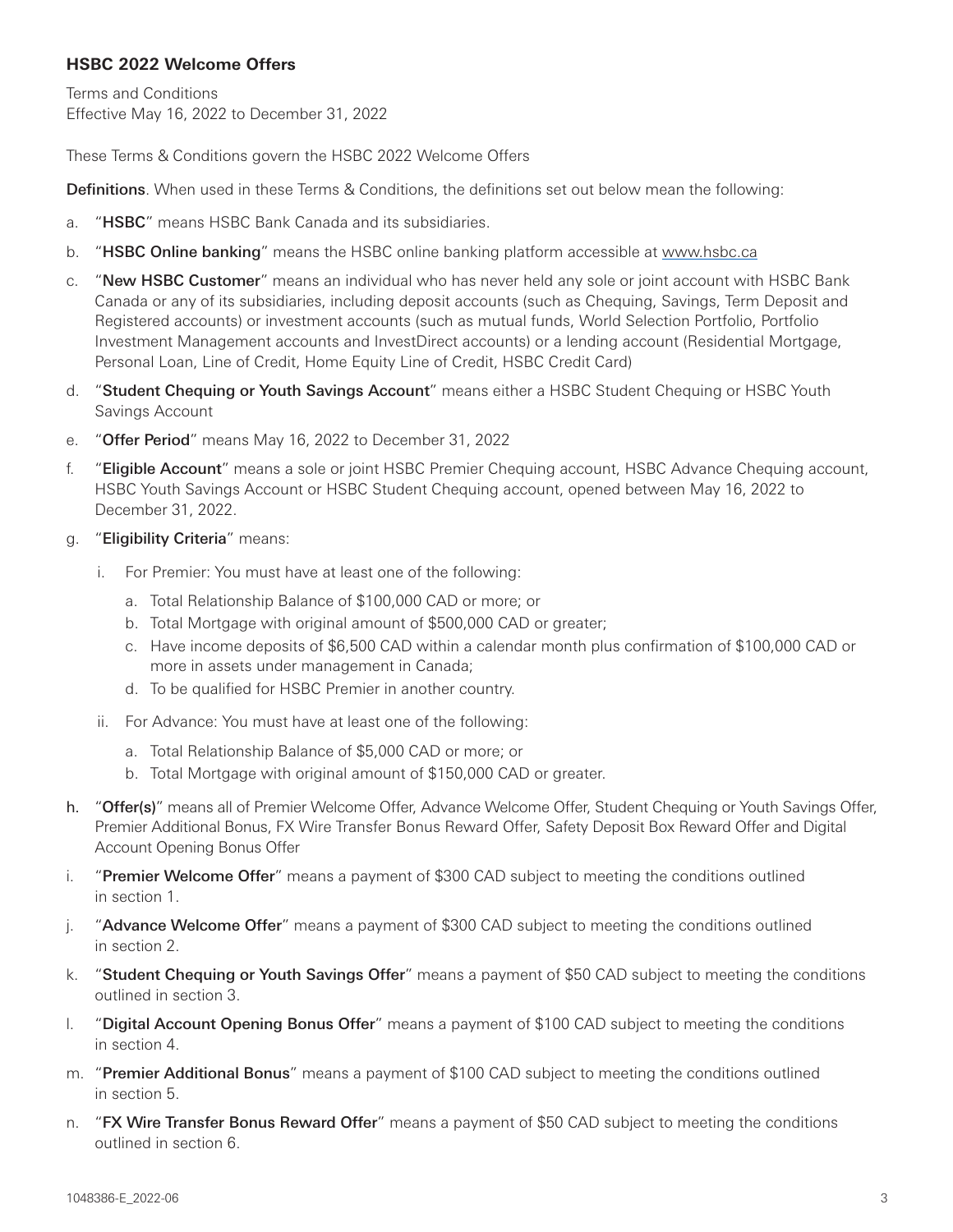- o. "Eligible FX Wire Transfer" means wire transfer or HSBC Global Transfer from HSBC Canada account to any other account in a different country in a different currency.
- p. "Safety Deposit Box Reward Offer" means a payment of \$50 CAD subject to meeting the conditions outlined in section 7.
- q. "Eligible Action" means those outlined in section 8,9,10 and 11 that would be considered as actions required for meeting the Joining Bonus criteria set out in section 1 (a) (ii) and 2 (a)(ii).
- r. "Grace Period" means 6 months of account monthly fee waived for
	- (i) HSBC Premier \$34.95 CAD per month
	- (ii) HSBC Advance \$25 CAD per month

# s. "Total Relationship Balance" (TRB) includes:

- i. average deposit balance in your HSBC personal chequing and savings account(s), including joint accounts, Guaranteed Investment Certificates (GICs), term deposits, and registered plans (including Tax Free Savings Accounts) for the monthly cycle;
- ii. market value of your personal investments in HSBC Investment Funds (Canada) Inc. ("HIFC") on the last day of the month;
- iii. market value of your personal investments with HSBC InvestDirect on the last day of the month;
- iv. market value of your personal investments with HSBC Private Investment Counsel on the last day of the month; and
- v. market value of your personal investments in HSBC Registered Retirement Income Funds on the last day of the month.

Excludes:

- i. funds in accounts that we have not been able to identify as part of your personal banking relationship;
- ii. sole accounts held by other people with whom you may have joint accounts; and
- iii. personal loan, line of credit, overdraft, mortgage or HSBC Credit Card balances.

# **1. Premier Welcome Offer**

a. Conditions for Eligibility

To be eligible for the Premier Welcome Offer, you and any individual holding the Premier Chequing Account with you must:

- (i) open a Premier Chequing Account in the Offer Period, which must be in good standing for the Premier Welcome Offer to be paid;
- (ii) Complete 2 out of the 4 Eligible Actions listed in section 8,9,10 and 11 from the Eligible Account
- (iii) be a New HSBC Customer;
- (iv) register for HSBC Online Banking within thirty (30) calendar days of account opening (ninety calendar days for the customers opening account through International Banking Center); and
- (v) comply with all relevant terms and conditions for products you open with HSBC.
- b. Fulfilment
	- (i) The Premier Welcome Offer will be paid into your Premier Chequing Account in the 7th month from account opening, subject to meeting the criteria set out in section 1 (a). For greater clarity, if the Chequing Account is opened in May 2022 and 2 out of 4 Eligible Actions have been completed by June 2022, the bonus will be credited into the account by end of December 2022.
	- (ii) For joint accounts, a maximum of one bonus will be paid per Offer. For each customer, a maximum of one bonus will be paid per Offer.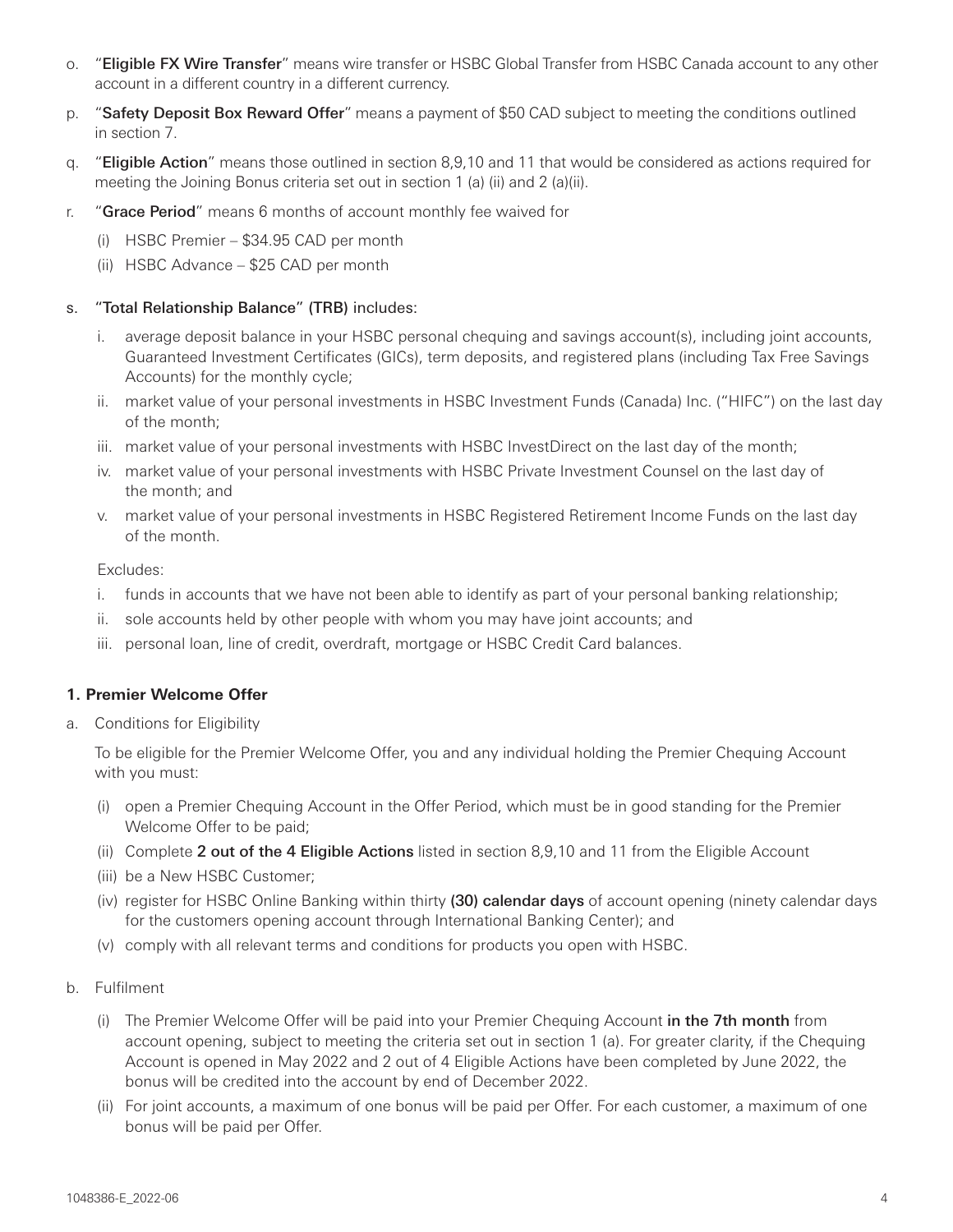- c. Clawback
	- (i) The Premier Welcome Offer is subject to the condition that the Premier Chequing Account must remain open, and be in good standing for at least one (1) year after the end of the month during which the Premier Welcome Offer is received.
	- (ii) If you fail to meet the condition above, you will be obligated to repay the full amount of the Premier Welcome Offer to HSBC. We may withdraw the full amount of the Premier Welcome Offer from your Premier Chequing Account or any account you have with HSBC or send you a demand to repay the full value of the Premier Welcome Offer to us within one (1) month.
- d. To be eligible for the Premier Welcome Offer, at least one of the individuals holding the Premier Chequing Account must be of age of majority in his or her province of residence

# **2. Advance Welcome Offer**

a. Conditions for Eligibility

To be eligible for the Advance Welcome Offer, you and any individual holding the Advance Chequing Account with you must:

- (i) open an Advance Chequing Account in the Offer Period, which must be in good standing for the Advance Welcome Offer to be paid;
- (ii) Complete 2 out of the 4 Eligible Actions listed in section 8,9,10 and 11 from the Eligible Account
- (iii) be a New HSBC Customer;
- (iv) register for HSBC Online Banking within thirty (30) calendar days of account opening (ninety calendar days for the customers opening account through International Banking Center); and
- (v) comply with all relevant terms and conditions for products you open with HSBC.
- b. Fulfilment
	- (i) The Advance Welcome Offer will be paid into your Advance Chequing Account in the 7th month from account opening, subject to meeting the criteria set out in section 2 (a). For greater clarity, if the Chequing Account is opened in May 2022 and 2 out of 4 Eligible Actions have been completed by June 2022, the bonus will be credited into the account by end of December 2022.
	- (ii) For joint accounts, a maximum of one bonus will be paid per Offer. For each customer, a maximum of one bonus will be paid per Offer.
- c. Clawback
	- (i) The Advance Welcome Offer is subject to the condition that the Advance Chequing Account must remain open and in good standing for at least one (1) year after the end of the month during which the Advance Welcome Offer is received.
	- (ii) If you fail to meet the condition above, you will be obligated to repay the full amount of the Advance Welcome Offer to HSBC. We may withdraw the full amount of the Advance Welcome Offer from your Advance Chequing Account or any account you have with HSBC or send you a demand to repay the full value of the Advance Welcome Offer to us within one (1) month.
- d. To be eligible for the Advance Welcome Offer, at least one of the individuals holding the Advance Chequing Account must be of age of majority in his or her province of residence.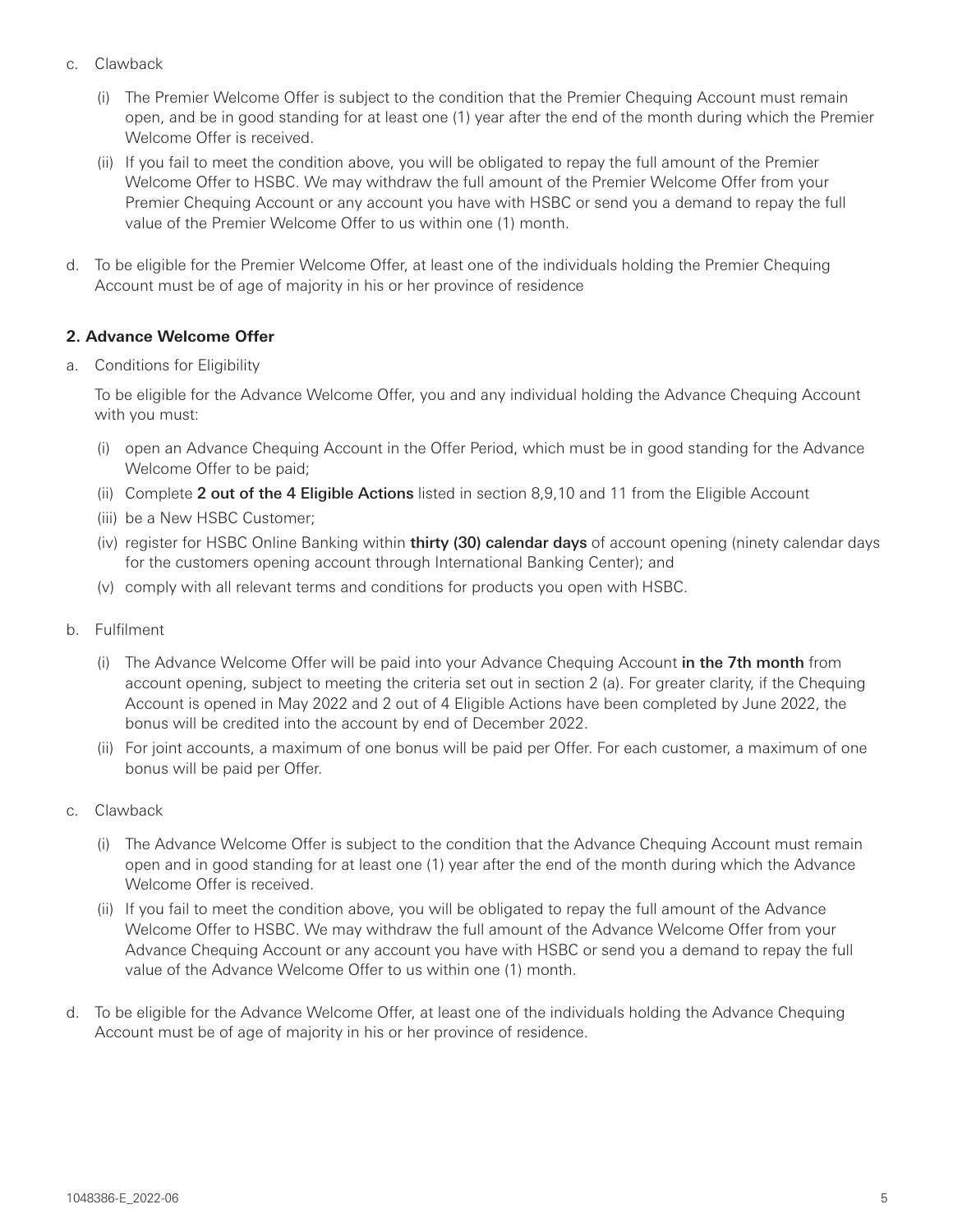## **3. Student Chequing or Youth Savings Welcome Offer**

a. Conditions for Eligibility

To be eligible for the Student Chequing or Youth Savings Welcome Offer, you and any individual holding the Student Chequing or Youth Savings Account with you must:

- (i) open a Student Chequing or Youth Savings Account in the Offer Period, which must be in good standing for the Student Chequing or Youth Savings Welcome Offer to be paid;
- (ii) deposit a minimum of \$1,000 CAD in Total Relationship Balance with HSBC within thirty (30) calendar days of Student Chequing or Youth Savings account;
- (iii) be a New HSBC Customer;
- (iv) register for HSBC Online Banking within thirty (30) calendar days of account opening (ninety calendar days for the customers opening account through International Banking Center; Youth Savings Account holders are not required to register for online banking); and
- (v) comply with all relevant terms and conditions for products you open with HSBC.
- b. Fulfilment
	- (i) The Student Chequing or Youth Savings Welcome Offer will be paid into your Student Chequing or Youth Savings Account in the 7<sup>th</sup> month after meeting the Student Chequing or Youth Savings Welcome Offer criteria set out in section 3(a). For greater clarity if the Student Chequing or Youth Savings Welcome Account is opened in May 2022, after accounting for 30 days to meet the Total Relationship Balance criteria, the bonus will be credited into the account by end of December 2022
	- (ii) For joint accounts, a maximum of one bonus will be paid per Offer. For each customer, a maximum of one bonus will be paid per Offer.
- c. Clawback
	- (i) The Student Chequing or Youth Savings Welcome Offer is subject to the condition that the HSBC Student Chequing or Youth Savings Account must remain open, and active for at least one (1) year after the end of the month during which the HSBC Student Chequing or Youth Savings Welcome Offer is received.
	- (ii) If you fail to meet the condition above, after the HSBC Student Chequing or Youth Savings Welcome Offer is paid, we may withdraw the full amount of the HSBC Student Chequing or Youth Savings Welcome Offer from your HSBC Student Chequing or Youth Savings Account or any account you have with HSBC or send you a demand to repay the full value of the HSBC Student Chequing or Youth Savings Welcome Offer to us within (1) one month.

# **4. Digital Account Opening Bonus Offer**

- a. Conditions for Eligibility
	- (i) Open your first Eligible Account via HSBC Online Account Opening Service
	- (ii) Qualify for one of the following Offer under 2022 HSBC Welcome Campaign:
		- a. Premier Welcome Offer
		- b. Advance Welcome Offer
		- c. Student Welcome Offer
	- (iii) Not eligible to Youth Saving Account holders.
- b. Fulfilment
	- (i) The Digital Account Opening Offer will be paid into your Eligible Account in the  $7<sup>th</sup>$  month from account opening, subject to meeting the criteria set out in section 4 (a). For greater clarity, if the Chequing Account is opened in May 2022 and 2 out of 4 Eligible Actions have been completed by June 2022, the bonus will be credited into the account by end of December 2022.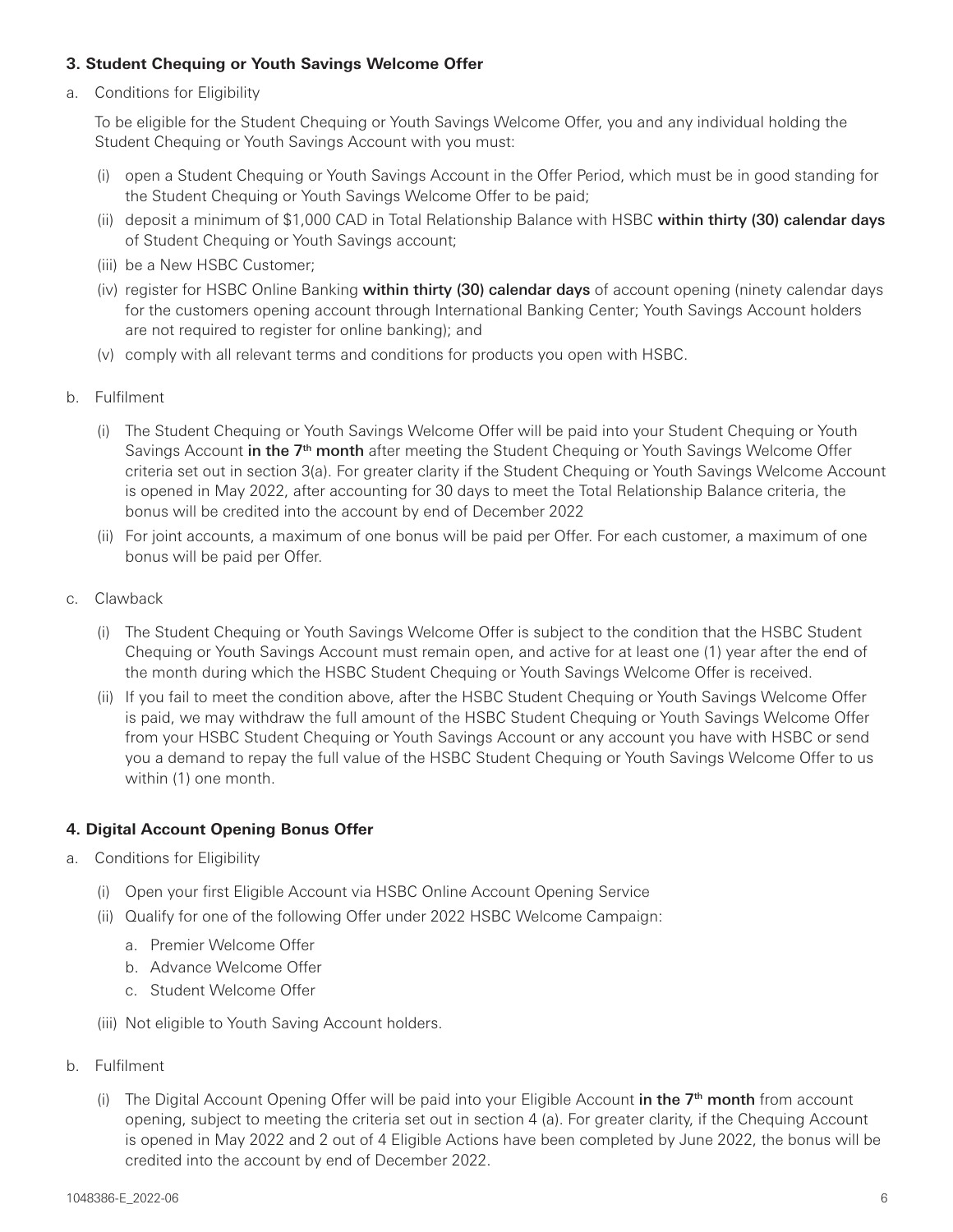- (ii) For joint accounts, a maximum of one bonus will be paid per Offer. For each customer, a maximum of one bonus will be paid per Offer.
- (iii) This bonus will not be paid out as a stand-alone digital bonus, until the Premier Welcome offer, Advance Welcome offer to Student Welcome Offer criteria has been met.
- c. Clawback
	- (i) The Digital Account Opening Offer is subject to the condition that the Eligible Account must remain open and in good standing for at least one (1) year after the end of the month during which the Digital Account Opening Offer is received.
	- (ii) If you fail to meet the condition above, you will be obligated to repay the full amount of the Digital Account Opening Offer to HSBC. We may withdraw the full amount of the Digital Account Opening Offer from your Eligible Account or any account you have with HSBC or send you a demand to repay the full value of the Digital Account Opening Offer to us within one (1) month.

# **5. Premier Additional Bonus**

a. Conditions for Eligibility

To be eligible for the Premier Additional Bonus, you and any individual holding the Eligible Account jointly with you must first:

- (i) Qualify for the Premier Welcome offer
- (ii) Deposit a minimum \$25,000 CAD TRB within one (1) month of opening the Eligible Account. \$25,000 TRB needs to be maintained for six (6) calendar months;
- b. Fulfilment
	- (i) Premier Additional Bonus will be paid into your Eligible Account in the same month as the Premier Welcome Offer, subject to meeting the Premier Additional Bonus criteria set out in s.5(a).
- c. Clawback
	- (i) The Premier Additional Bonus is subject to the condition that the Eligible Account must remain open and in good standing for at least one (1) calendar year after the end of the month during which the Premier Reward Offer is received.
	- (ii) If you fail to meet the conditions above, after the Premier Additional Bonus is paid, we may withdraw the full amount of the bonus from your Eligible Account or any account you have with HSBC or send you a demand to repay the full value of the Premier Additional Bonus to us within one (1) month.

# **6. FX Wire Transfer Bonus Reward Offer**

a. Conditions for Eligibility

To be eligible for the FX Wire Transfer Bonus Reward Offer, you must first:

- (i) Make at least two (2) FX Wire Transfers or FX Global Transfers from any account within six (6) months of opening the Eligible Account;
- (ii) You and any individual holding the Eligible Account jointly with you must not have received FX Wire Transfer Bonus Reward Offer or any similar offer with respect to the Eligible Account or any other account with HSBC, whether held solely or jointly.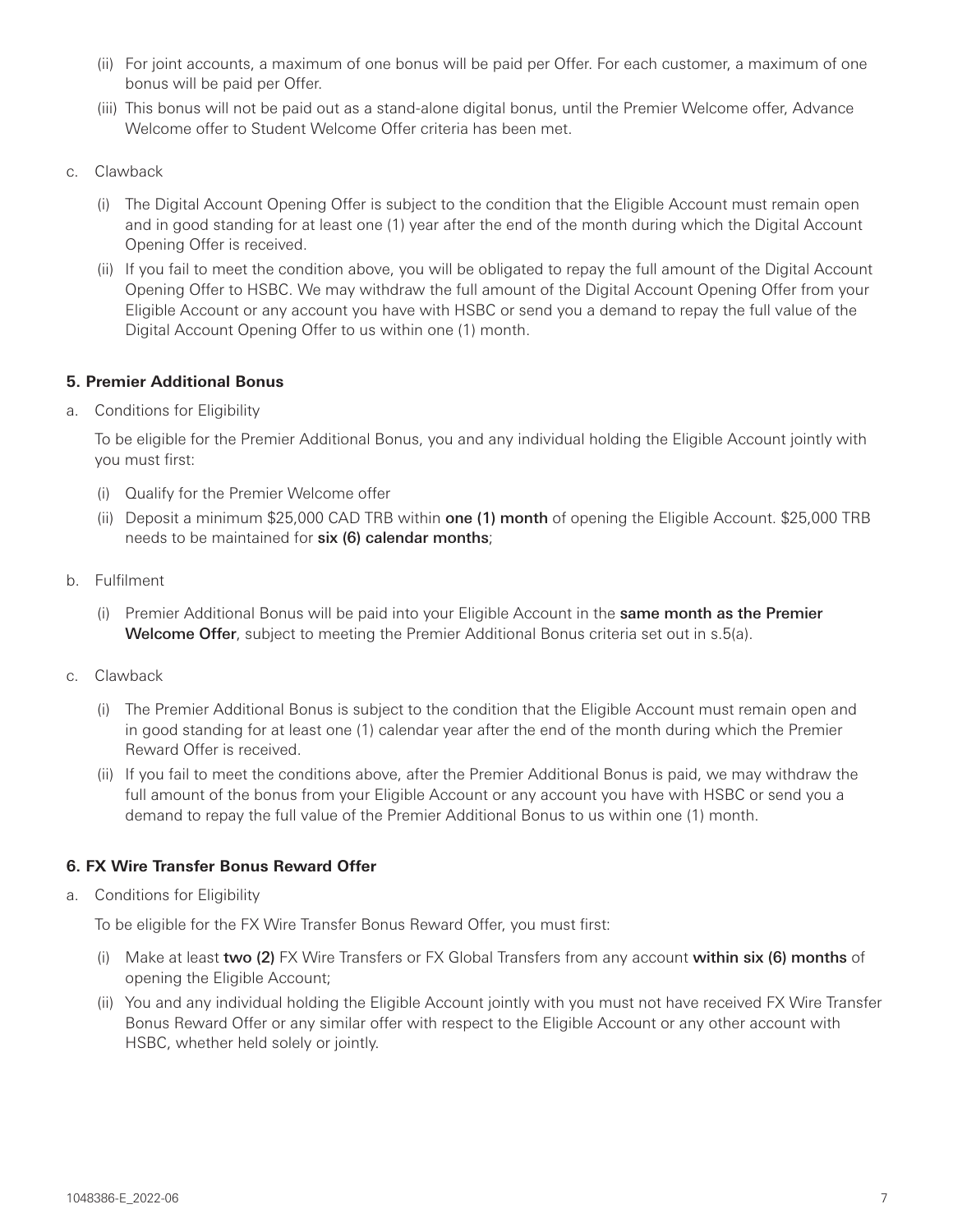- b. Fulfilment
	- (i) The FX Wire Transfer Bonus Reward Offer will be paid into your Eligible Account in the 3rd month after meeting the FX Wire Transfer Bonus Reward Offer criteria set out in s.6(a). (For greater clarity if the Chequing Account is opened in May 2022, after two (2) Eligible FX Wire Transfers are processed in September 2022, the bonus will be credited into the account by end of December 2022.)
	- (ii) If you receive a FX Wire Transfer Bonus Reward Offer, you will not be eligible for any similar offer.

## **7. Safety Deposit Box Reward Offer**

a. Conditions for Eligibility

To be eligible for the Safety Deposit Box Reward Offer, you must first:

- (i) Open an HSBC safety deposit box at any HSBC branch in Canada where the service is offered within six (6) months of opening your Eligible Account; and
- (ii) Pay the required safety deposit box fees prorated for current year and in full for the next year from your Eligible Account.
- b. Fulfilment
	- (i) The Safety Deposit Box Reward Offer will be paid into your Eligible Account in the month of April in the year following the year in which you open your HSBC safety deposit box.

### **8. Recurring Payroll Deposit**

a. Conditions for Eligibility

To be considered an Eligible Action required for meeting the Welcome Bonus criteria set out in section 1 (a) (ii) and 2 (a)(ii), you must:

- (i) Transfer or set up your automated and recurring payroll direct deposit into your Eligible Account within six (6) months of opening the Eligible Account;
- (ii) Receive at least one (1) payroll deposit within six (6) months of opening the Eligible Account
- (iii) HSBC reserves the right to determine what is considered a qualifying payroll deposit

### **9. Pre-Authorized Debit**

a. Conditions for Eligibility

To be considered an Eligible Action required for meeting the Welcome Bonus criteria set out in section 1 (a) (ii) and 2 (a)(ii), you must:

- (i) Set up two (2) different recurring pre-authorized monthly debits to separate merchants, such as a payment to a service provider (i.e. utility bill, gym membership, etc.) from your Eligible Account within three (3) months of opening the Eligible Account;
- (ii) The first payment of each Pre-Authorized Debit must be debited and cleared from your new Eligible Account within three (3) months of opening the Eligible Account